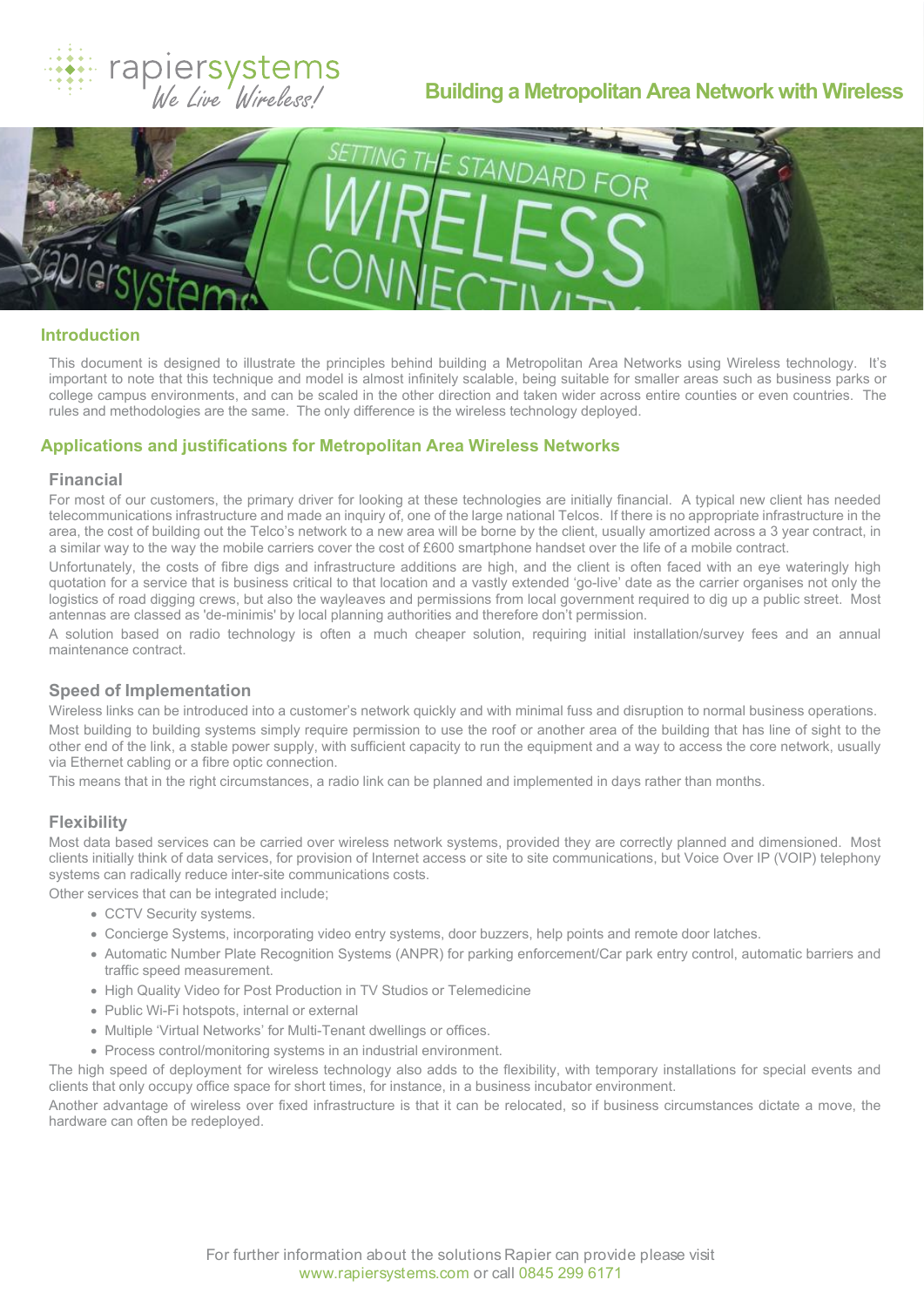# rapiersystems<br>We Live Wireless!

# **Building a Metropolitan Area Network with Wireless**





The diagram above shows a typical configuration for Metropolitan Area Network. The design is modular, allowing scaling of the network over larger areas with minimal disruption to network operations. The various elements depicted break down as follows.

## **Internet Connection/Data Centre**

This is the 'hub' of the network, providing access to the services that the users on the network require. Typically, in a wireless broadband network, this is a high speed fibre connection to the internet, with firewalling and redundant equipment for a larger network. Multiple lines to the Internet from multiple providers can be implemented if redundancy is a desirable requirement.

In a corporate environment, such as local government network, this would be the central data centre, housing the servers and services that the users on the network require.

# **Primary Links**

The Primary links are the 'backbone' of a Metropolitan Area Network. They provide high speed, (typically Gigabit) point to point data services between key locations in the network. These are mission critical for the operation of the network, and as such, must be solid and reliable, with a secure power supply, careful installation and planning. It is not unusual for the backbone network to be built with multiple paths and redundant links to ensure data integrity in the event of a failure. Where direct line of sight is not available, these point to point links can be 'daisy chained' using intervening roof areas or communications towers.

# **Secondary Links**

Secondary links provide service from the main network nodes to local distribution points or key customers with high bandwidth requirements. Speeds are normally measured in the hundreds of Megabits per second, depending on the application.

# **Local Distribution**

Local distribution can take several forms:

# **Point to Multipoint Sectors**

Point to Multipoint Sectors are typically deployed in commercial Wireless Broadband networks. A local node point is fitted with a 'sector' antenna, which distributes a radio signal over a distance of up to 2km in a 90 or 60 degree arc. Subscribers within this sector are fitted with a small receiving antenna and get a share of the bandwidth available. Careful planning and management of available bandwidth is required to ensure that subscribers get the service to which they are contractually entitled.

#### **In-building Distribution**

A multi-tenant unit can be fed via either a point to point link, or a point to multipoint, depending on speeds, contention ratios and services required. Once the radio on the roof is cabled internally, the services can be delivered either over standard Ethernet cabling, or via a wireless network.

An internal wireless network is a good choice for a multi-tenant business unit as with a little careful planning, coverage can be achieve across the building. Virtual wireless networks can then be set up, with each client inside the building having their own credentials and service levels.

#### **Outdoor Wi-Fi Nodes**

As with the above, Outdoor Wi-Fi nodes can be fed via either a point to point link, or a point to multipoint link. These usually use omnidirectional antenna, providing a small 'bubble' of connectivity in environments such as tourist spots, cafés or campsites. Outdoor Wi-Fi nodes can be clustered together in these environments, providing small access networks.

> For further information about the solutions Rapier can provide please visit www.rapiersystems.com or call 0845 299 6171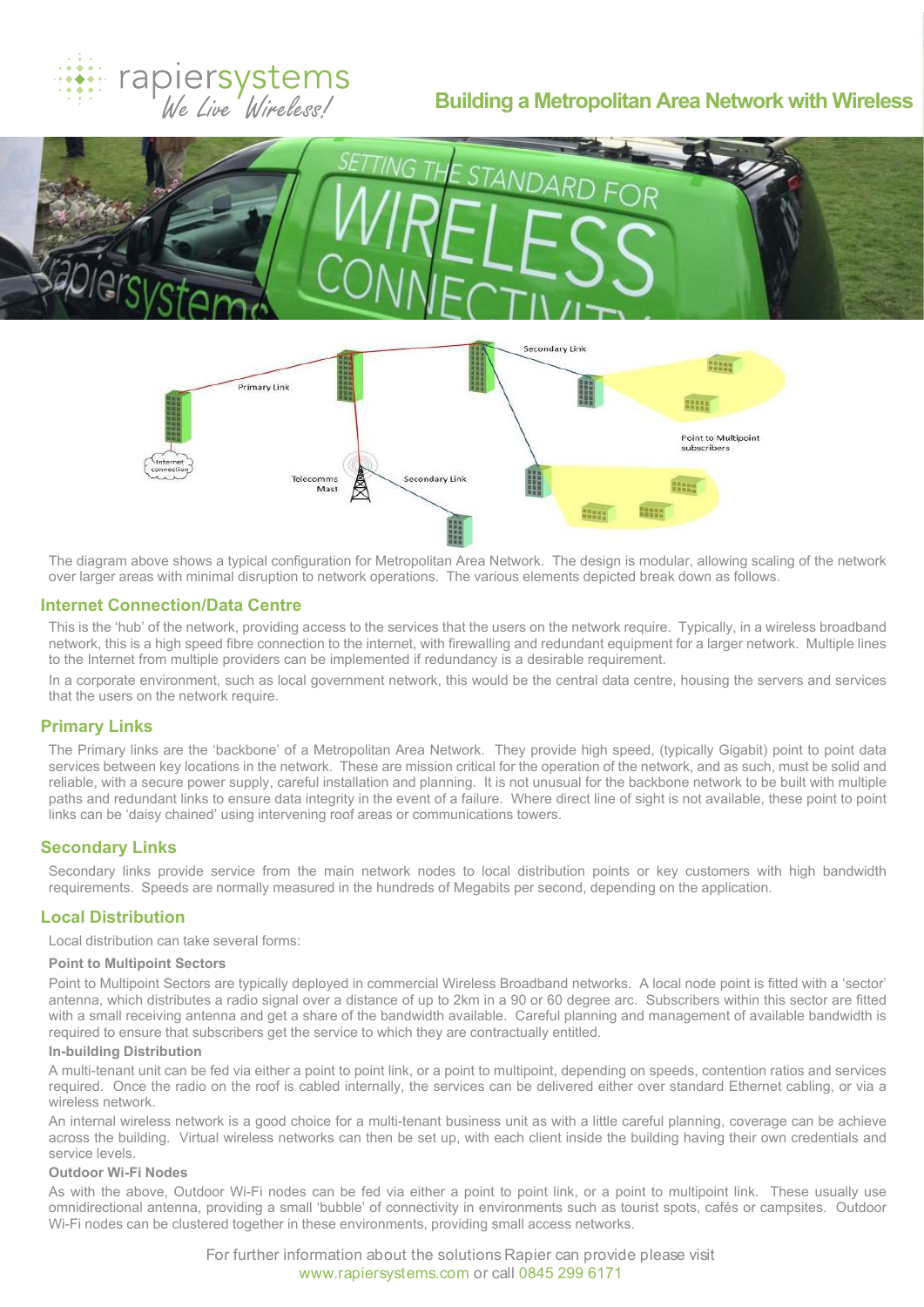

# **Building a Metropolitan Area Network with Wireless**



# **Technologies Involved**

There are 3 main technologies involved in the building of these networks, each with its own particular strengths and parts to play in an integrated system.

#### **Licenced Microwave**



Licenced microwave is the ideal technology for long primary backbone links. Distances in the tens of kilometres are possible. This is the technology upon which 90% of the cellular networks are based.

These systems provide high capacity Point to Point links, with very predictable throughputs. These systems require clear, unobstructed line of sight.

Licenced Microwave systems require a specific operator's licence obtained from OFCOM, the UK body who regulate the wireless frequency airspace. OFCOM will allocate the frequency to be used between two points, ensuring there can be no radio interference that may affect the signal. An annual fee is payable for this peace of mind.

## **Light Licenced Radio**

Light Licenced Systems require a registering with OFCOM, for a nominal annual fee. The frequencies are not policed by the radio authorities.

Light Licenced radios are available in both Point to Point and Point to Multipoint varieties, with distances and line of sight requirements based on the frequency used.

Light Licenced radio systems can be used for short distance, high capacity, primary backbone links at a lower price point than the licenced microwave alternative.

Alternatively, light licenced Point to Multipoint radio systems can be deployed to provide service to multiple clients in a defined geographic area, each taking a defined share of the available bandwidth. These systems are optimised for wireless broadband delivery.



# **Wi-Fi**



Modern Wi-Fi systems are probably the most commonly encountered radio systems, with consumer devices such as mobile phones, laptops, tablets and even TVs shipping with an integral radio.

Modern Wi-Fi is optimised as a short distance access medium and the term is almost interchangeable with broadband delivery in the domestic environment.

Because of this proliferation and the fact that the frequencies are not only unlicensed, but also shared with other devices such as wireless telephones, careful planning is required to fully optimise the coverage across a building in a professional installation.

High end Wi-Fi systems, typically incorporate some kind of controller functionality, be it local or 'cloud based' to proactively manage the radio spectrum, optimise performance and mitigate interference.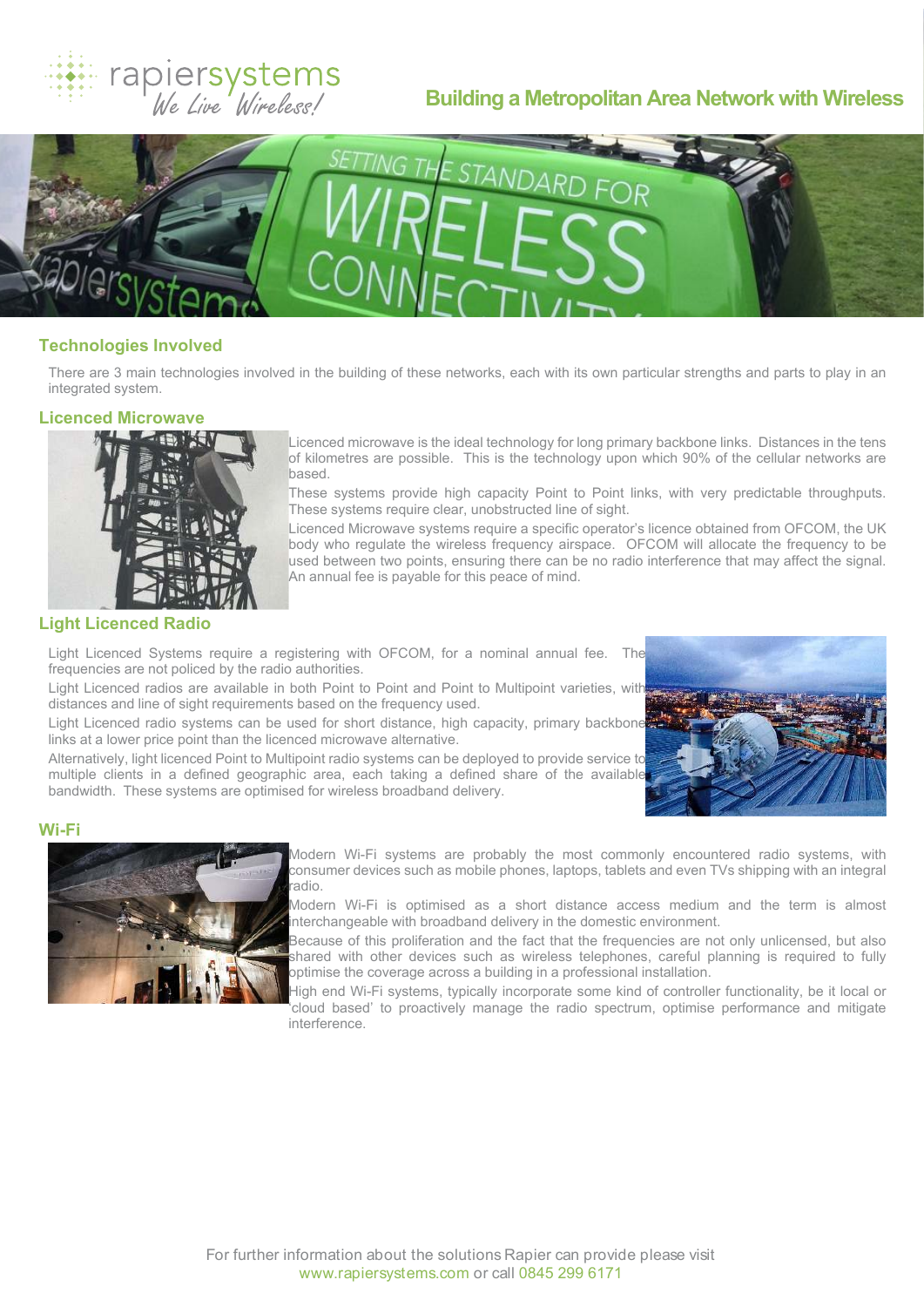

# **Building a Metropolitan Area Network with Wireless**



# **Challenges**

There are a number of challenges inherent in building a network of this type. This section is intended to address these issues. Careful network planning, equipment selection and professional implementation are key to ensuring a Metropolitan Area Network is safe, secure and reliable.

# **Data Security**

Data security is one the most common concerns about wireless technology. These concerns were founded in the early implementations of Wi-Fi networks that used the Wired Equivalent Privacy (WEP) encryption standard. This was notoriously weak and was able to be cracked in minutes using standard laptop hardware. Modern Wi-Fi systems use a system called Wi-Fi Protected Access (WPA2) as a bare minimum. This uses a 256bit key and is considerably more difficult to hack.

Good practice is key to data security. In a corporate environment, using a central authentication server to manage user sessions provided greater security. Managed Wi-Fi systems can provide protection against unauthorised access by identifying 'rogue devices' and blocking them.

In an open environment, where user access needs to be open, security should be implemented at the session level.

Most Point to Point and Point to Multipoint systems use proprietary coding techniques in addition to high levels of data encryption, making them exceptionally difficult to intercept. For these systems, in most cases, it is easier for unauthorised access to be gained at the Ethernet level, by accessing the rooftop sites and rerouting cables than accessing the wireless element, so careful base station design and security is key.

## **Compliance**

Recent EU Directives make clear the importance of protecting and recording certain user data; this places a burden of responsibility on businesses that provide public Wi-Fi.

There are three important aspects to consider:

#### **Data Retention**

Under the Data Retention (EC Directive) Regulations 2009 and the January 2004 the Code of Practice certain types of data are required to be retained to identify end users accessing the Internet. This includes traffic and location data (to help trace the source of a communication).

Examples of relevant data include: –

- · User ID; name and address; date and time of login and log off
- · IP address allocated to a user; MAC Address, originator of the communication;
- · Internet Service used (HTTP, POP, IMAP, SKYPE etc.).

The Home Office expects such data to be retained for a minimum of 12 months.

#### **Copyright**

The Digital Economy Bill became law in June 2010; it targets online copyright infringement, including the illegal downloading of copyrighted material and illegal file sharing. It places obligations on providers of public Internet access to keep end user records to assist copyright owners in identifying breaches and taking action.

#### **Data Protection**

Under the Data Protection Act 1998 any user of Internet access in a public place is entitled to request at any time details of his/her personal information. Failure to securely maintain and make available this data is an offence and may lead to the imposition of fines by the Information Commissioner.

Unless you get explicit positive affirmation from the user (tick box or via T&Cs) you cannot use this data for marketing purposes and it can only be disclosed to appropriate authorities.

#### **User session management**

In a public Wi-Fi network, management of the users is a key element. Simply providing an open network and letting the users fight for access is likely to result in a poor user experience, and falls short of Compliance regulation.

A properly managed network will control the user's log on and log off 'journey', implementing sensible timeouts in the event of the user leaving the physical location and record the information necessary for compliance purposes. In addition, this can provide bandwidth shaping, allowing users only to consume the bandwidth to which they are entitled.

> For further information about the solutions Rapier can provide please visit www.rapiersystems.com or call 0845 299 6171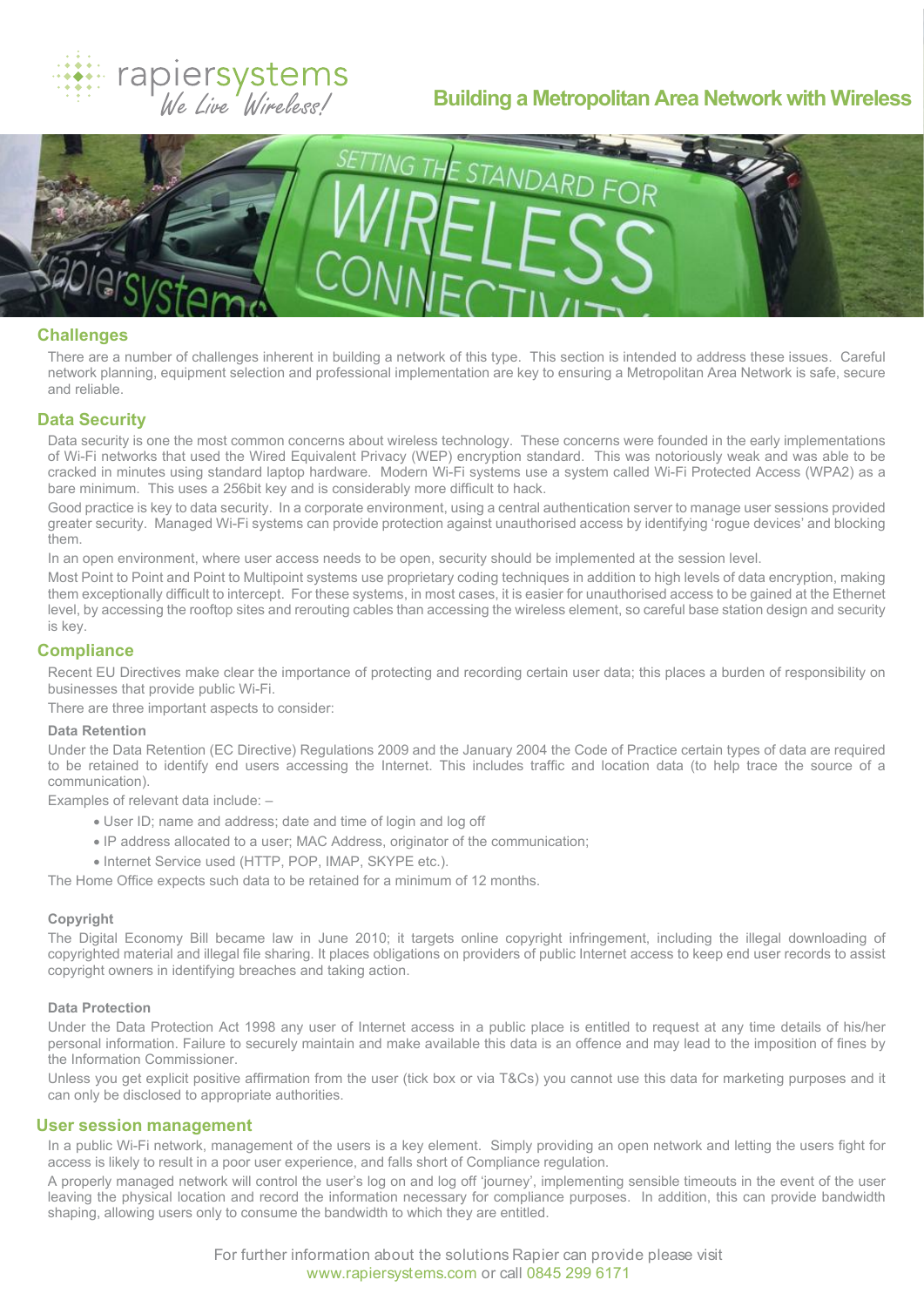# rapiersystems<br>We Live Wireless!

# **Building a Metropolitan Area Network with Wireless**



## **Bandwidth Management/Network Scaling**

Carefully dimensioning the information flow across the network is key to good operation and high levels of user satisfaction. A careful analysis of perceived traffic flows, ensuring that critical Primary backbone links, Internet feeds and access networks do not become saturated will go a long way towards this.

When serving end-users, an idea of the applications used and required contention ratios is exceptionally useful. The use of traffic shaping and content management are useful tools to maintain stability. As an example, a rural network with a slow connection to the Internet will run exceptionally poorly if the users are allowed to access video streaming services such as YouTube, iPlayer or Netflix, something a lot of Wi-Fi enabled Caravan site owners will attest to!

Again, equipment selection is a key part to maintaining long term stability. Choosing products that can be upgraded via software key to cope with increased future demand is a good strategy.

# **Implementation**

To ensure a successful implementation of any wireless network, there are several steps. Of all these steps, regardless of the technology being deployed, planning is the most crucial.

# **Planning**

Planning should always start with a careful analysis of user requirements, applications and geographic spread. Obviously, this varies from network to network, with Wi-Fi and city wide deployments having different requirements. Planning will identify the start and end points of data flows and define the bandwidth required to serve these users.

## **Wide area planning**

In the case of a Metropolitan Area Network, the available assets and geography can then be studied and modelled to define the initial network design and shape the survey parameters. This will enable visualisation of the coverage area and help dimension the project accurately.



One of the most crucial elements is the site acquisition process. With the rise of the mobile networks, rooftops are recognised as assets by most building owners. Careful negotiation can usually get access to appropriate rooftops, but it is unwise to proceed with other elements of network build until these permissions are firmed up.

## **Wi-Fi Planning**

In the case of a local Wi-Fi network, the planning process is similar. Building interiors can be modelled from scaled architects plans, supplemented with construction information. The result is a predicted coverage plan and equipment list.

In most cases, these virtual survey tools provide a good indication as to the final 'look and feel' of the network, also giving a good approximation of build costs.

Virtual surveys, should NEVER, however, be taken as a final design. There are far too many factors in the real world that can effect network performance and these cannot always be modelled. Their purpose is to provide a starting point for the physical survey.



For further information about the solutions Rapier can provide please visit www.rapiersystems.com or call 0845 299 6171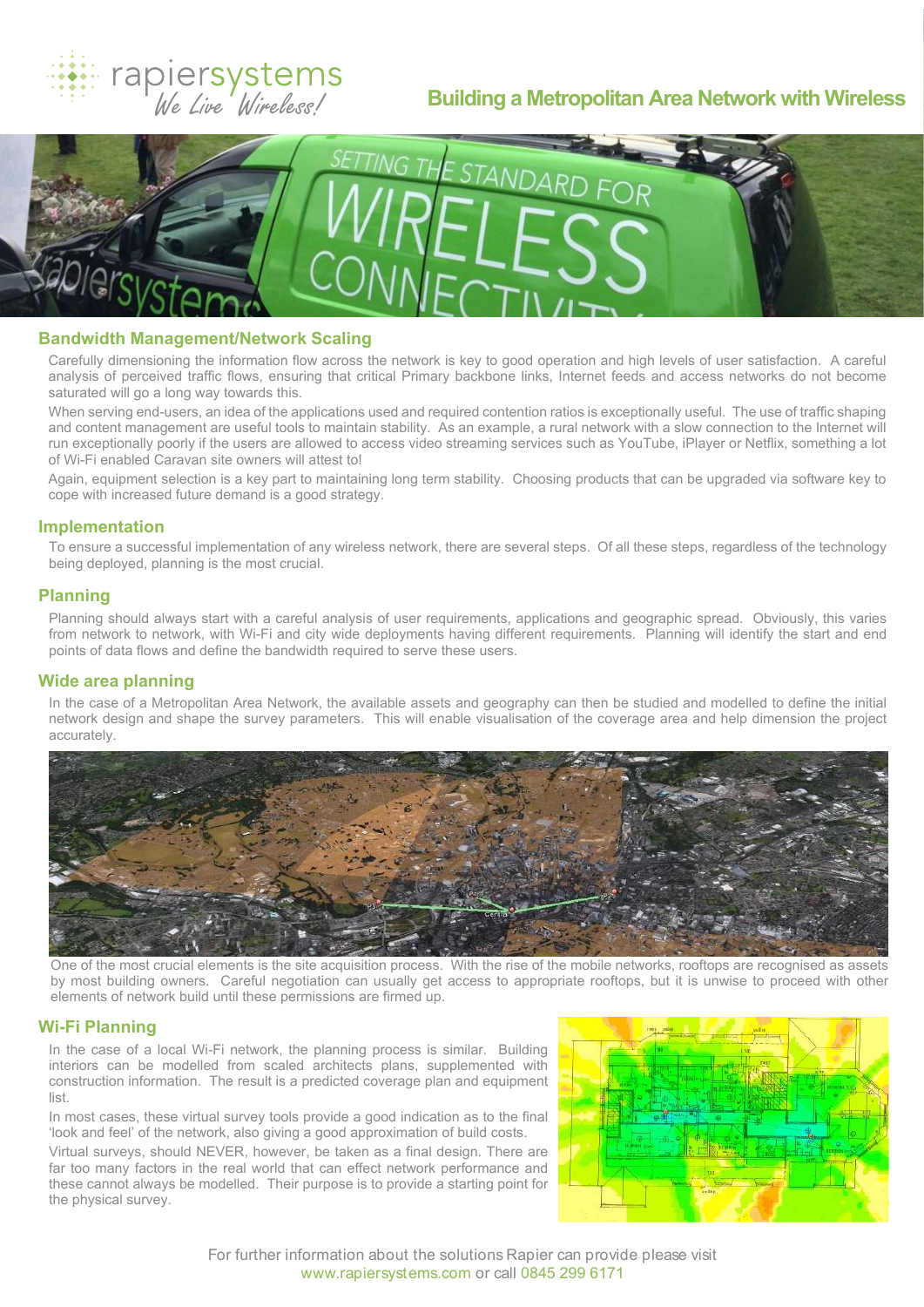# rapiersystems<br>We Live Wireless!

# **Building a Metropolitan Area Network with Wireless**



#### **Survey**

Once sites have been acquired and the modelling completed, the project moves to site survey stage. The survey has several purposes:

# **Verification of Calculated results**

 The first part of the survey is to verify that the planned network is viable in the real world. Factors such as tree cover, new building developments not identified in mapping can affect the networking topology. If the direct path is not viable, intervening structures such as alternate rooftops and telecommunications towers can be identified and information passed back to the planners for further study.

Line of sight links are simply verified with binoculars and evidence gathered with DSLR cameras equipped with telephoto lenses. Wi-Fi and non-line of sight networks are verified by real work testing, with equipment temporarily deployed and real world signal measurements taken to ensure performance is as planned.

# **Services Planning**

Once the radio path is identified, the physical part of the installation is documented. Mounting locations for the radio equipment and any associated indoor equipment are documented. Also the type of supporting hardware is identified, together with data cable runs and identification of power supply locations, with recommendations for any addition capacity required.

#### **Definition of access requirements**

An important part of the survey is the identification of how the unit will be installed and serviced, whether it be on ladders, climbing to the location or via Mobile Elevated Work Platform (MEWP).

#### **Health and Safety Audit**

Finally, a health and safety audit is performed and fully documented, to ensure the safety of users, installation and service personnel and the general public.

# **Report**

All of the above items are written up into a full site survey report. This forms a 'blueprint' for the installation teams and forms an integral part of the Risk Assessment and Method Statement (RAMS) documentation. This attention to detail ensures a successful, safe installation which meets the customers' requirements.

#### **Installation**

If the planning and survey process have been completed and documented correctly, installation is a relatively straightforward process. The engineers have a clear work instruction, are prepared for site conditions and have the appropriate equipment, tools and mounting hardware.

Once the equipment is installed, cabling installed and secured and all power supplies instated, the radios are aligned to the planned signal levels.

Operational factors such as signal level and throughput are recorded and the installation is documented and photographed. This information forms the basis of the post-installation documentation, crucial for support purposes. If appropriate, the systems are connected to network management systems and monitoring visibility verified with the networks operation centre (NOC).

The equipment can then be brought into service and handed over to the customer.